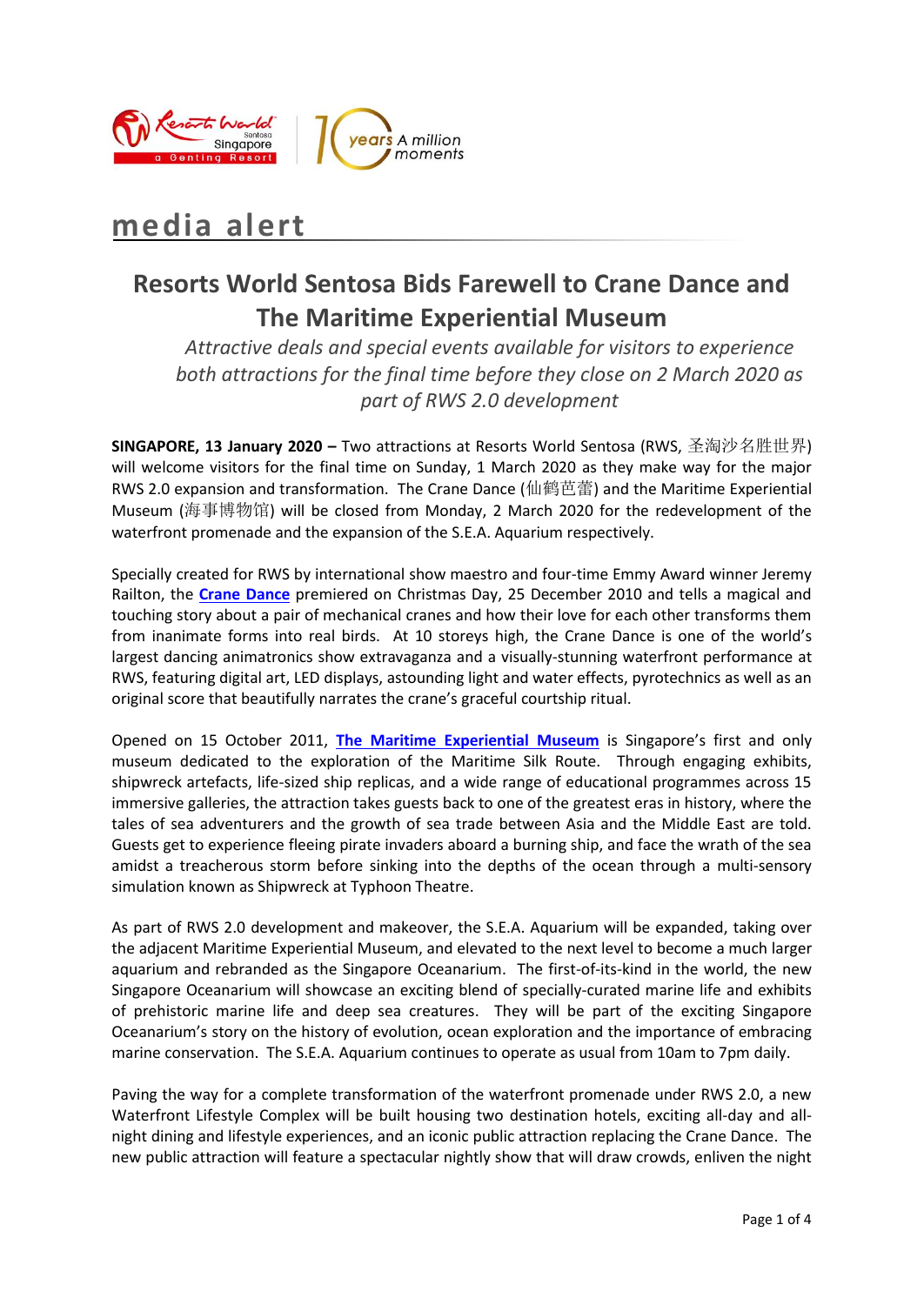scene and add new groove and vibrancy to the seafront. During the day, it will transform into a multi-functional zone that can be creatively and flexibly decked out for festivals and thematic events.

#### **Attractive Deals and Special Events**

Visitors have now till Sunday, 1 March 2020 to catch the magnificent Crane Dance performance and immerse in adventurous maritime voyages of the high seas at The Maritime Experiential Museum before both attractions make their final bow. The Crane Dance continues to stage its free nightly 10 minute performance at 8pm at the RWS waterfront while The Maritime Experiential Museum welcomes guests daily from 10am to 7pm daily. General admission to The Maritime Experiential Museum are priced at S\$12 (adults age 13 years and above), S\$8 (children age four years and above) and S\$5 (seniors age 60 years and above) respectively for one-day ticket.

Marking their closures, attractive deals and special events are available for visitors to enjoy.

There is no better way to serenade the special someone this coming Valentine's season than witnessing the everlasting romance of the lovebirds where the Crane Dance will be a special highlight at *Let's Go Jalan Jalan* (一起去逛街*!*). This buzzing food and music festival will return and take place for the first time at RWS from 13 to 16 February 2020. Love takes flight at the Crane Dance nightly at 8pm during *Let's Go Jalan Jalan*, with a farewell event on Saturday, 15 February 2020, specially hosted by local celebrity Irene Ang and accompanied by a spread of heritage food and drinks by over 100 stalls and roving street performances. More information on *Let's Go Jalan Jalan* at RWS can be found at [https://www.letsgojalanjalan.sg.](https://www.letsgojalanjalan.sg/) Admission to this four-day festival is free.

From 13 February to 1 March 2020, visitors get to enjoy complimentary admission to The Maritime Experiential Museum with admission tickets purchased for S.E.A. Aquarium, Adventure Cove Waterpark and Universal Studios Singapore. Terms and conditions apply.

- Ends -

#### **ABOUT RESORTS WORLD SENTOSA**

Resorts World Sentosa (RWS), Asia's premium lifestyle destination resort, is located on Singapore's resort island of Sentosa. Spanning 49 hectares, RWS is home to world-class attractions including Universal Studios Singapore, S.E.A. Aquarium, the Maritime Experiential Museum, Dolphin Island and Adventure Cove Waterpark. Complementing the adventure and adrenaline of its theme parks and attractions are six unique luxury hotels, the world-class Resorts World Convention Centre, a casino and the Asian flagship of a world-renowned destination spa. RWS offers award-winning dining experiences and exciting cuisines from around the world across its many renowned celebrity chef restaurants, establishing itself as a key player in Singapore's vibrant and diverse dining scene and a leading gourmet destination in Asia for epicureans. The integrated resort also offers world-class entertainment, from original resident productions to concerts and public shows such as Crane Dance and Lake of Dreams. RWS has been named "Best Integrated Resort" since 2011 for nine consecutive years at the TTG Travel Awards which recognises the best of Asia-Pacific's travel industry.

RWS is wholly owned by Genting Singapore, a company of the Genting Group. For more information, please visi[t www.rwsentosa.com.](http://www.rwsentosa.com/)

17 / ResortsWorldatSentosa 8 @ @rwsentosa [www.rwsentosablog.com](http://www.rwsentosablog.com/)

**MEDIA CONTACTS**

**Resorts World Sentosa Ogilvy (for Resorts World Sentosa)**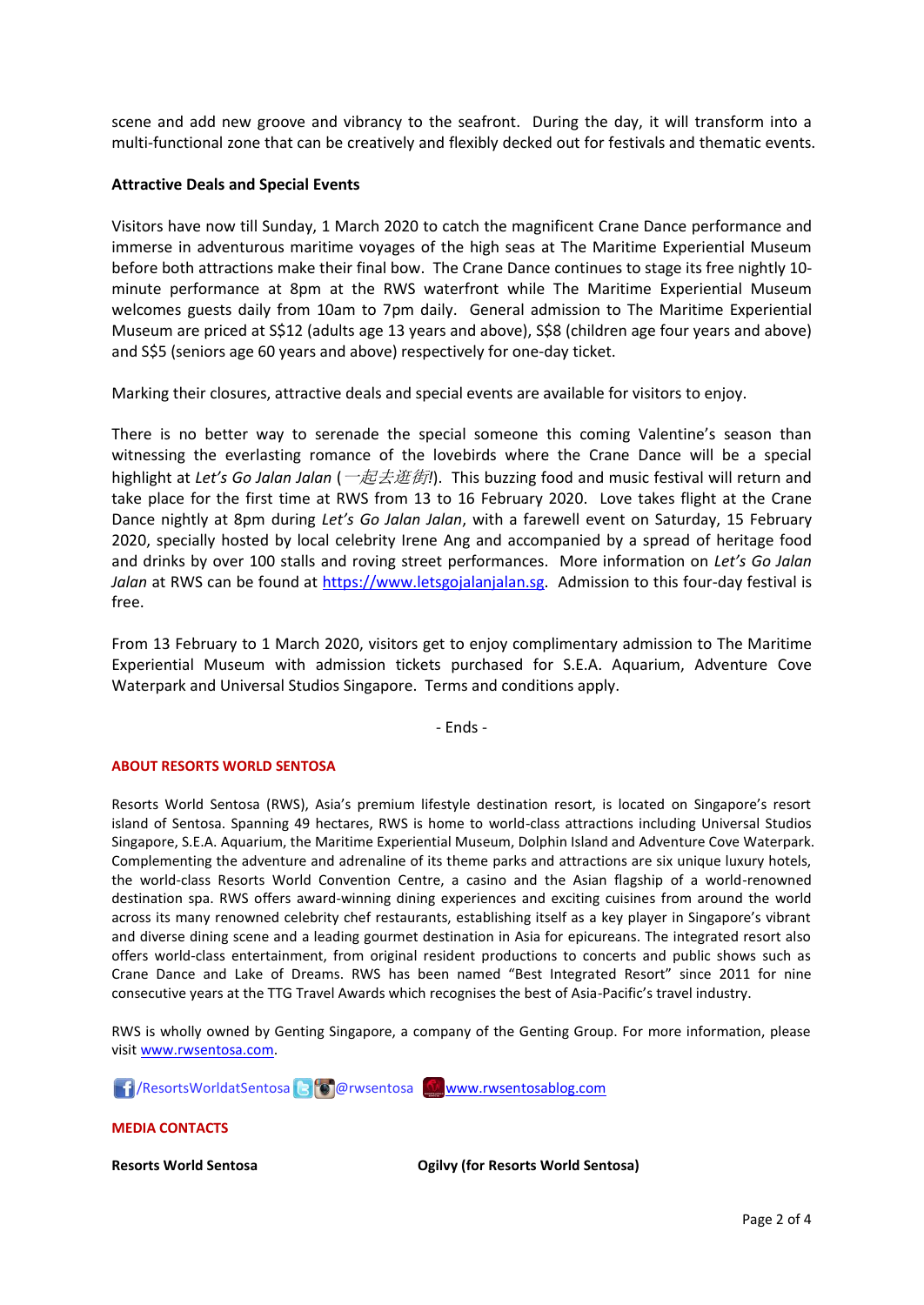Danny Cham Tel: +65 6577 9758 Email: [danny.cham@RWSentosa.com](mailto:danny.cham@RWSentosa.com) Stephanie Chailert Tel: +65 6213 7969 Email[: stephanie.chailert@ogilvy.com](mailto:stephanie.chailert@ogilvy.com)

### **EDITORS' NOTES**

- 1. Please use the following photograph captions for visuals.
- 2. All photographs are to be attributed to: *Resorts World Sentosa* (圣淘沙名胜世界)



Visitors have now until 1 March 2020 to catch the magnificent *Crane Dance* at the RWS waterfront, one of the world's largest dancing animatronics spectacular that combines digital art, LED displays, astounding light and water effects, pyrotechnics and an original score.

High resolution photographs can be downloaded from: <https://app.box.com/v/CraneDance>

A YouTube video of the Crane Dance performance is available [here](https://www.youtube.com/watch?v=7s9MOq6FixA) for inclusion in your story.



Visitors have now until 1 March 2020 to visit *The Maritime Experiential Museum* at RWS, Singapore's first and only museum dedicated to the exploration of the Maritime Silk Route featuring Shipwreck at Typhoon Theatre, a multi-sensory simulation for all ages in the family.

High resolution photographs can be downloaded from: <https://app.box.com/v/TheMaritimeExperientialMuseum>

A YouTube video of a visit to *The Maritime Experiential Museum* is available [here](https://www.youtube.com/watch?v=4hWhdCx_FNw) for inclusion in your story*.*

 $\mathcal{C}_{\mathcal{N}}$ 

**More information about both attractions:**

**The Crane Dance at RWS**



Drawing inspiration from cranes – beautiful bird species symbolising longevity, abundance and good luck – the Crane Dance is an iconic and mesmerising masterpiece located at the RWS waterfront that uses a combination of cutting-edge audio-visual technologies, stunning light and water illusions with captivating pyrotechnics and original music score to stage a captivating 10-minute performance. At full extension, the Crane Dance commands an impressive structure as tall as a 10-storey building at 30 metres high.